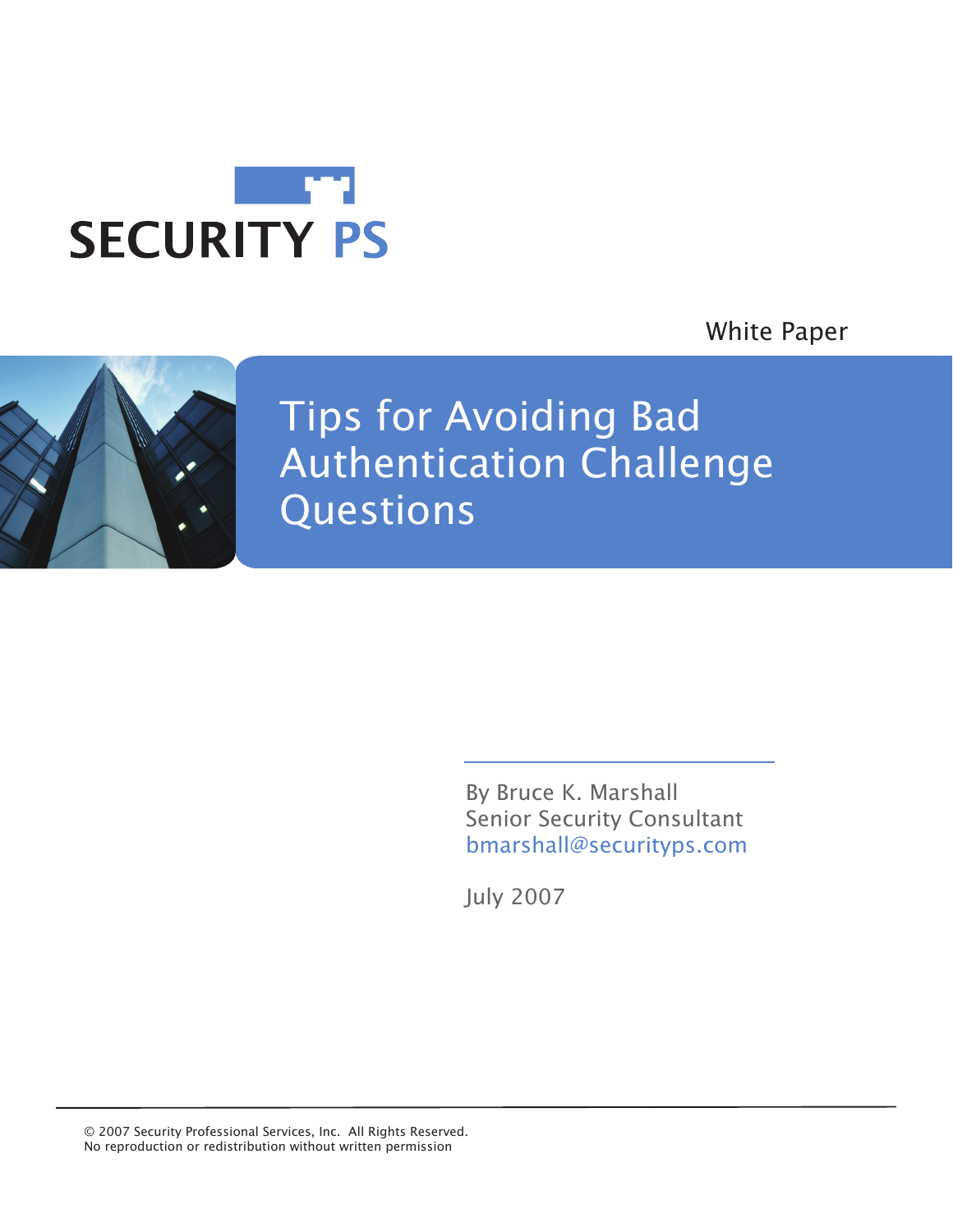## Tips for Avoiding Bad Authentication Challenge Questions:

|                                              | 5   |
|----------------------------------------------|-----|
|                                              | 6   |
|                                              |     |
|                                              | 8   |
|                                              |     |
|                                              | 1 በ |
| Examples and Analysis of Challenge Questions | 11  |
|                                              | 14  |
|                                              |     |

#### About Bruce K. Marshall - bmarshall@securityps.com

Bruce K. Marshall, CISSP, NSA-IAM is a Senior Security Consultant for Security PS and works with clients to analyze and solve their information security challenges. He has made computer authentication threats and solutions a professional focus of his for more than a decade. Bruce is also the instructor for several Security PS classes and a popular speaker on information security topics at local and national events.

#### About Security PS - www.securityps.com

Security PS is a leading Midwest consulting firm that delivers application, host, and network security assessments to organizations committed to lowering their risk. Clients are provided with independent, expert reviews of their critical online assets through regular vulnerability scans and penetration tests. Security PS also offers hands-on training for topics like web application security threats and countermeasures.

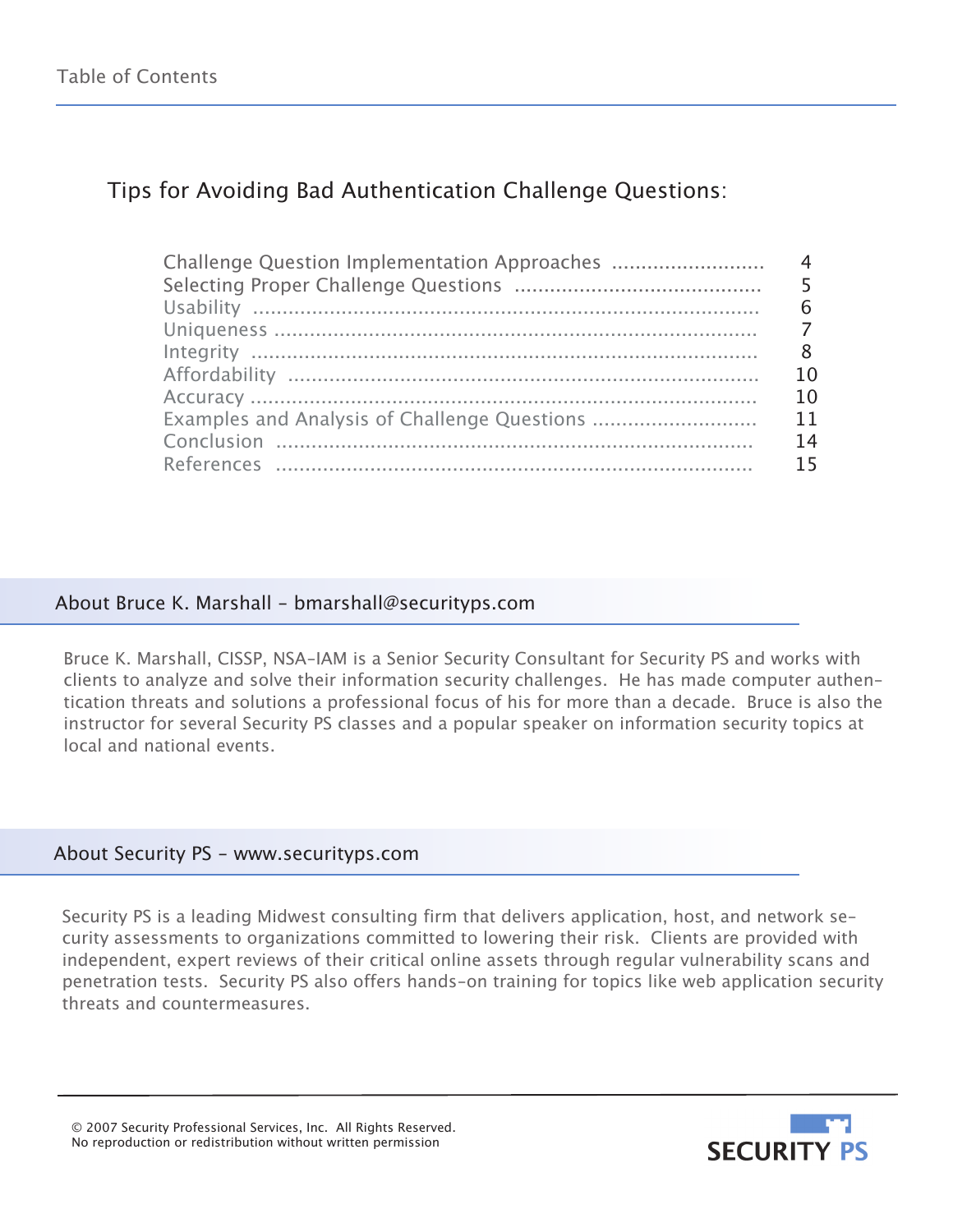# Tips for Avoiding Bad Authentication Challenge Questions

As the threats to online applications evolve, so do the techniques adopted to guard these systems against attack. One recent trend, especially among financial institutions, has been to supplement traditional password authentication with "challenge questions". A challenge question asks a user for an answer to a personal question in an attempt to confirm their identity.

Challenge questions themselves are not a new creation. They have traditionally been used in customer service calls or account application processes to help authenticate people. The most famous of these challenge questions are "what is your mother's maiden name" and "what is your social security number".

In addition, challenge questions are referred to by a variety of different names. This causes some confusion and hurts efforts to establish a better understanding of them. We use the term "challenge questions" because it is one of the more popular options and is fairly descriptive. Listed below are a few alternative names:

- Secret Questions
- Recovery Questions
- Verification Questions
- Knowledge Based Authentication
- Question-and-Answer Passwords
- Secret Knowledge
- Query-Directed Passwords
- Personal Entropy

We saw the first application of challenge questions in IT when they were used for automated password recovery systems. These systems help users gain access to an application identity when they have forgotten their primary password, avoiding a more expensive help desk call. After receiving correct answers to one or more challenge questions the password recovery system either provides the user with their password or allows them to change it.

Now new attention is focused on challenge questions as an alternative to implementing true multi-factor authentication. In 2005 the Federal Financial Institutions Examination Council (FFIEC) responded to growing online threats by updating their security guidance to financial institutions [1]. FFIEC guidelines now require financial institutions to conduct a risk assessment of their online authentication controls. For applications that involve "high risk" transactions, the FFIEC declared single factor authentication to be inadequate.

Challenge questions can be presented to a user along with requests for a password, promising a greater level of security than a password alone. Some financial organizations have implemented challenge questions as a low cost solution intended to satisfy the FFIEC's requirements. However, security professionals are divided on whether this type of solution actually meets the guidelines.

During our assessments of web applications Security PS has found that many organizations are struggling to securely implement these new challenge question systems [2]. Designing a challenge question authentication system can be much like designing your own encryption algorithm. Failing to consider the quality



<sup>© 2007</sup> Security Professional Services, Inc. All Rights Reserved. No reproduction or redistribution without written permission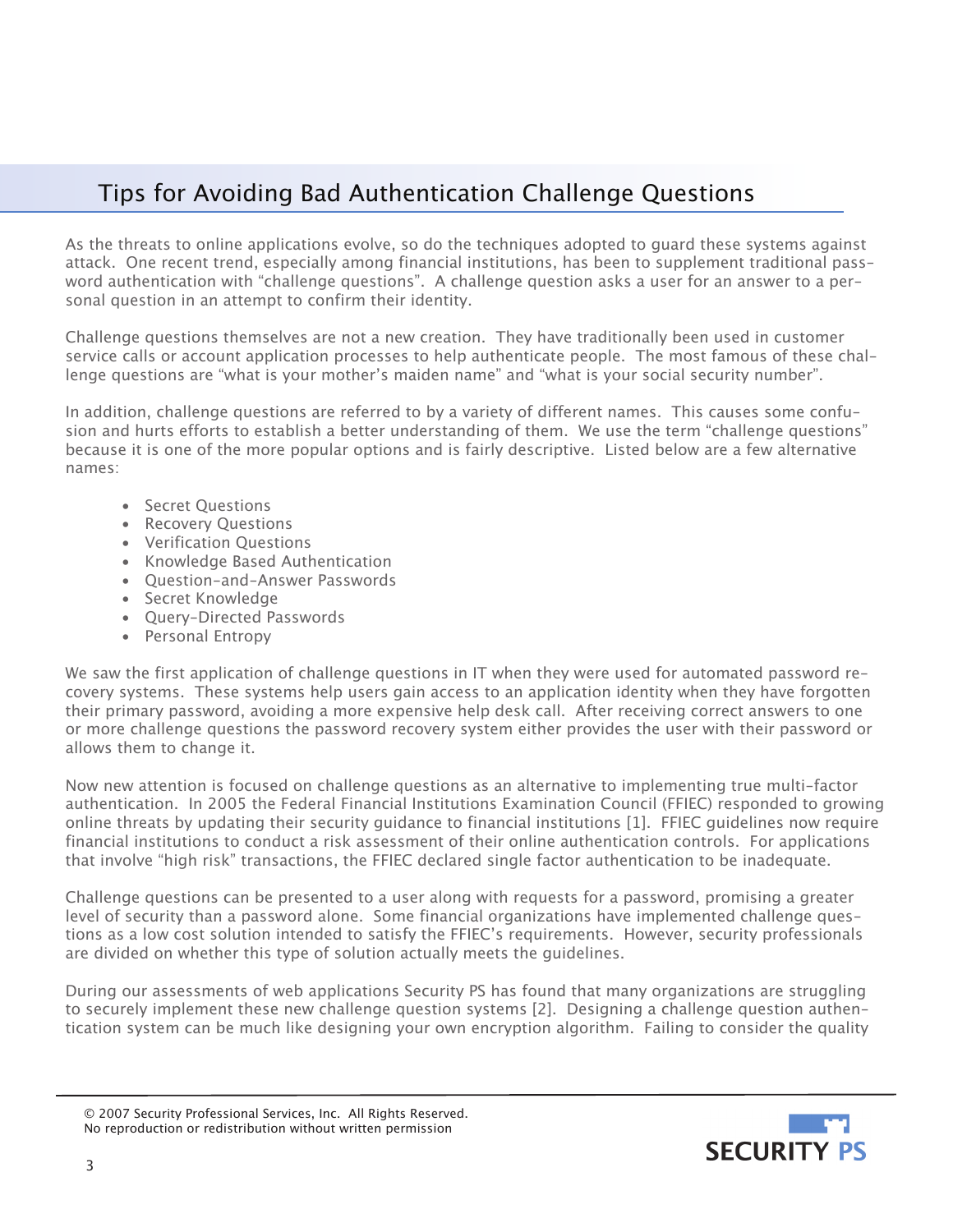'Designing a challenge question authentication system can be much like designing your own encryption algorithm.'

of challenge questions selected and the controls implemented can actually expose applications to greater risks [3].

In this white paper, Security PS discusses the characteristics of good and bad challenge questions. In addition, we use our expertise to evaluate a sample of commonly used challenge questions and provide you with our feedback on their strengths and weaknesses.

A second, forthcoming white paper from Security PS will identify the technical controls in challenge question authentication systems that are needed to protect both organizations and their users against common threats. This paper will describe design and coding problems found in actual applications and offer recommendations to help you avoid making the same mistakes.

## Challenge Question Implementation Approaches

Similar to passwords, challenge questions and their associated answers must be established prior to their use for authentication. Normally this is handled during the user enrollment process. An organization can manage the challenge question enrollment process in several different ways.

The first technique requires the organization to create a library of predefined challenge questions. During enrollment, a user selects a subset of these questions and enters their own answers.

The second technique requires the user to create their own challenge questions and provide the answers to these questions during enrollment.

A third technique involves the use of challenge questions derived from private information databases. This approach asks the user personal questions, such as "what company services your current mortgage" or "what was the balance on your previous bill." Some organizations prefer to use a third-party service to compile and provide access to this information rather than managing it themselves. In this scenario, the user does not initially select or answer any challenge questions since this information has already been gathered.

Based on our experience, the first and second techniques are most popular for use with online authentication. Organizations may prefer these techniques over the third approach due to their lower cost.

Of the two main challenge question approaches, Security PS recommends that organizations use the first and create a predefined library of questions for their users. We believe that most users will create unsatisfactory challenge questions on their own and, accordingly, should not be allowed to do so. In part, this is because we have seen organizations make little effort to educate users on how to come up with good challenge questions. However, even security professionals struggle to create good challenge questions, so education of users alone isn't sufficient. More analysis of the problems with user defined challenge questions can be found in the Security PS blog [4].

Once the challenge questions are selected and answers are provided, the user can complete the enrollment process. When the user returns to use the application, these challenge questions may or may not be asked,

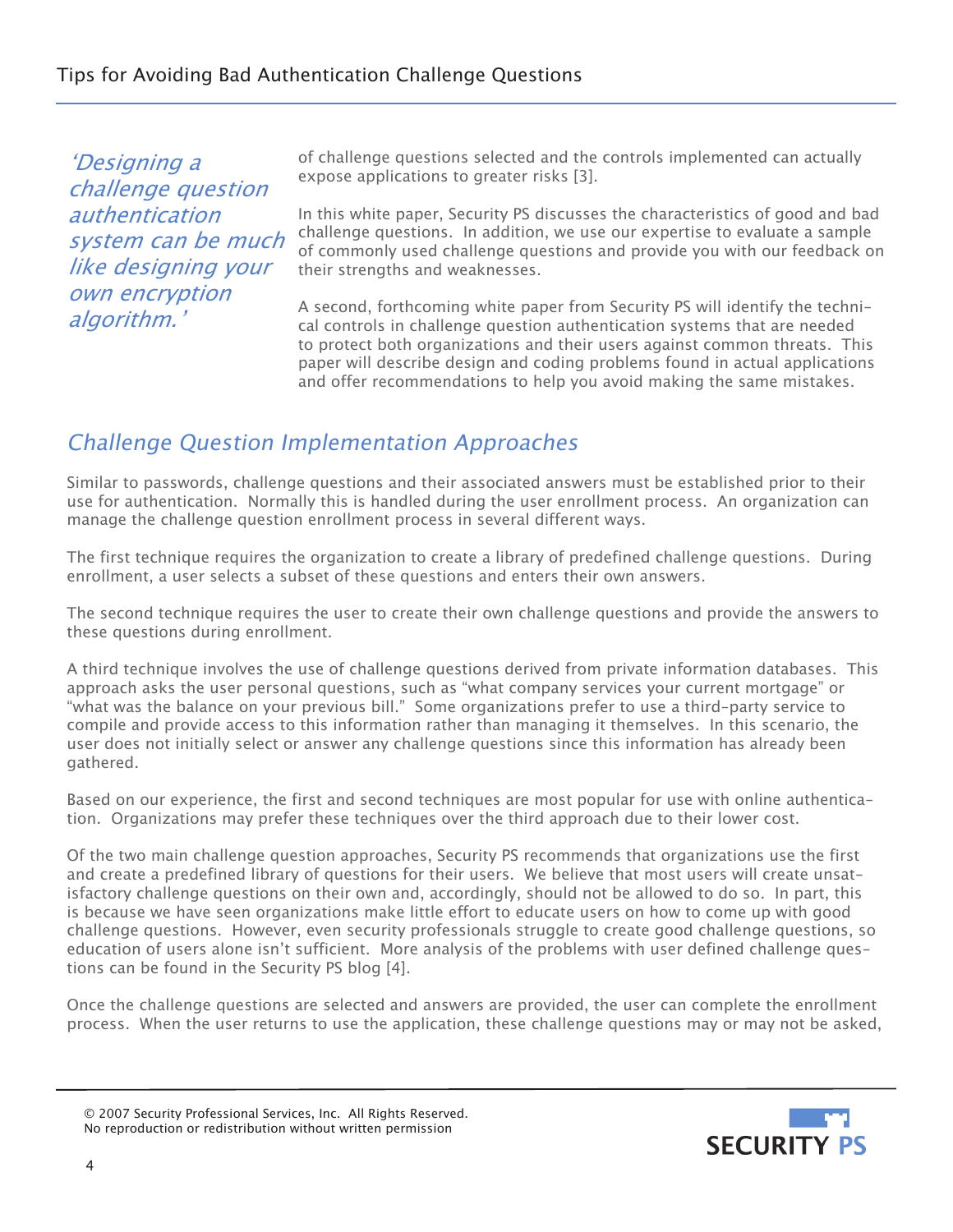depending on how the authentication system was implemented. In many cases, challenge questions are used in conjunction with a password for authentication. Users can be prompted to answer challenge questions during every login or only under specific conditions. Certain risk-based authentication (RBA) systems only present challenge questions when the user logs in from a different computer.

Users can be prompted to answer challenge questions in one of two ways. A user can either type in their answer free-form or they can select their answer from the multiple choices presented by the authentication system.

When required to type their answer, a user's greatest challenge is remembering the exact answer provided during enrollment. If they cannot remember their answer they must blindly submit guesses or contact the organization to reset their questions. In this respect, challenge questions with free-form answers are similar to passwords.

The multiple choice approach offers users a better chance to remember their answer because it will be one of only four to six options listed on the page. Unfortunately, this also greatly decreases the number of answers an attacker must guess before determining the correct answer. The uniqueness of a user's answer when compared to the alternatives might further distinguish it to an attacker as the correct choice. Among the choices for 'favorite animals', a user supplied answer of "unicorn" would stand out from "cat", "dog", and "rabbit".

Due to this threat, Security PS does not recommend implementing multiple choice answers for challenge question authentication.

Now that we have described the fundamental challenge question formats, we will introduce an approach for evaluating potential challenge questions.

## Selecting Proper Challenge Questions

Since the goal of challenge questions is to help authenticate users they must do an effective job of doing so. We have worked with several organizations that started to implement challenge question authentication and realized they did not have criteria for distinguishing good challenge que stions from bad challenge questions. They were stuck either copying the questions of other organizations or coming up with their own. In some cases poor challenge questions hurt the overall security of the application.

One certainty is that any single challenge question is going to be weaker (e.g. less secure) than any single password. This is due to the fact that challenge question answers tend to be logical while passwords are

completely free-form. Challenge questions make requests like "tell me your favorite food", which differs from the password approach of saying "tell me anything". One has a limited number of expected answers and one does not.

The type of answers requested by challenge questions also differ in some respects, depending on the question asked. Some questions are fact-based, like "what hospital were you born in". Answers to this

'One certainty is that any single challenge question is going to be weaker (e.g. less secure) than any single password.'



<sup>© 2007</sup> Security Professional Services, Inc. All Rights Reserved. No reproduction or redistribution without written permission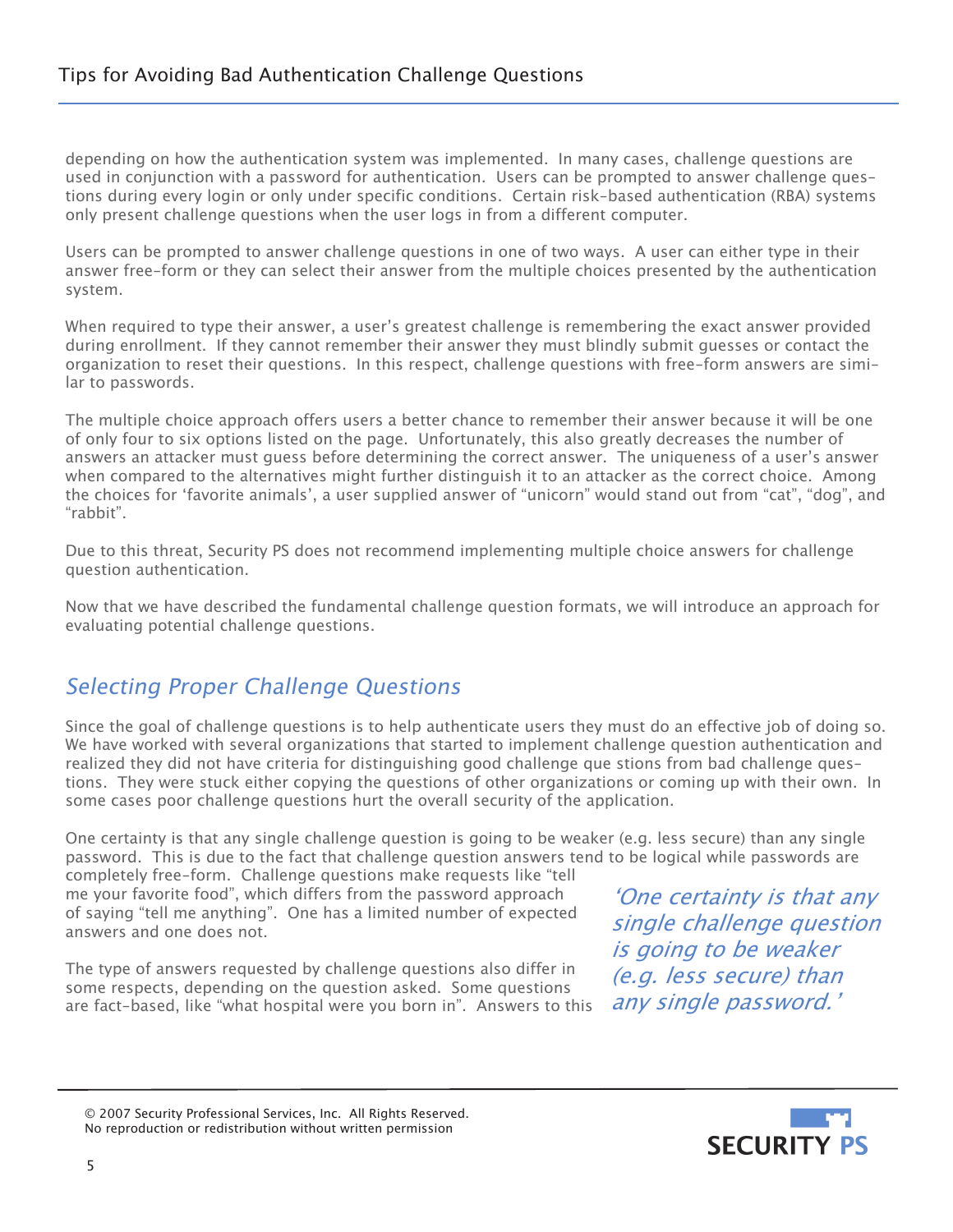type of question will not change over time and should be easier for a user to remember. Unfortunately, they may also be easier for an attacker to research and abuse.

Other questions are more belief-based (such as "who was your favorite teacher") or selection-based (such as "Who is a memorable person from your childhood"). These answers are useful because they are more open ended and may allow more possible answers. However, they also increase the chance of users forgetting the answer (e.g. a 'favorite') they provided during enrollment.

Either type of question can be appropriate in a challenge question system, but the inherent risks of each must be understood.

Evaluating the security provided by challenge questions can be difficult without a structured approach for identifying strengths and weaknesses. Several years ago I developed a framework that focused on these five fundamental characteristics of all authenticators. These characteristics are:

- Usability
- Uniqueness
- Integrity
- Affordability
- Accuracy

A challenge question can be evaluated for these same characteristics. In the following sections we provide you with our feedback on the qualities of different challenge questions.

## **Usability**

The usability characteristic measures how effectively people can utilize a challenge question to successfully authenticate. Usability is also concerned with any human or environmental factors that might impede the use of a challenge question.

Every environment has a percentage of users that will be unable to utilize a particular challenge question, or at least use it without difficulty. One of your goals is to minimize the number of people in this group. You can improve usability by identifying challenge questions which will pose this problem and either avoid them or offer alternatives to them.

One important consideration is whether the challenge question can be answered by all users. Maybe a person has never had a pet, doesn't have a favorite author, or wasn't born in a hospital. Logically, they can't answer challenge questions asking for these answers.

Another common problem is questions that ask for a ZIP code or other regionalized piece of information that is not applicable to all users of the system. This doesn't mean these questions must be avoided, but users should be able to choose alternative questions that they can answer.

Since challenge questions are knowledge-based authenticators, a user's ability to remember their answers is also important. The attractiveness of challenge questions is that they ask personal questions which should be easier to remember than a less personal password.

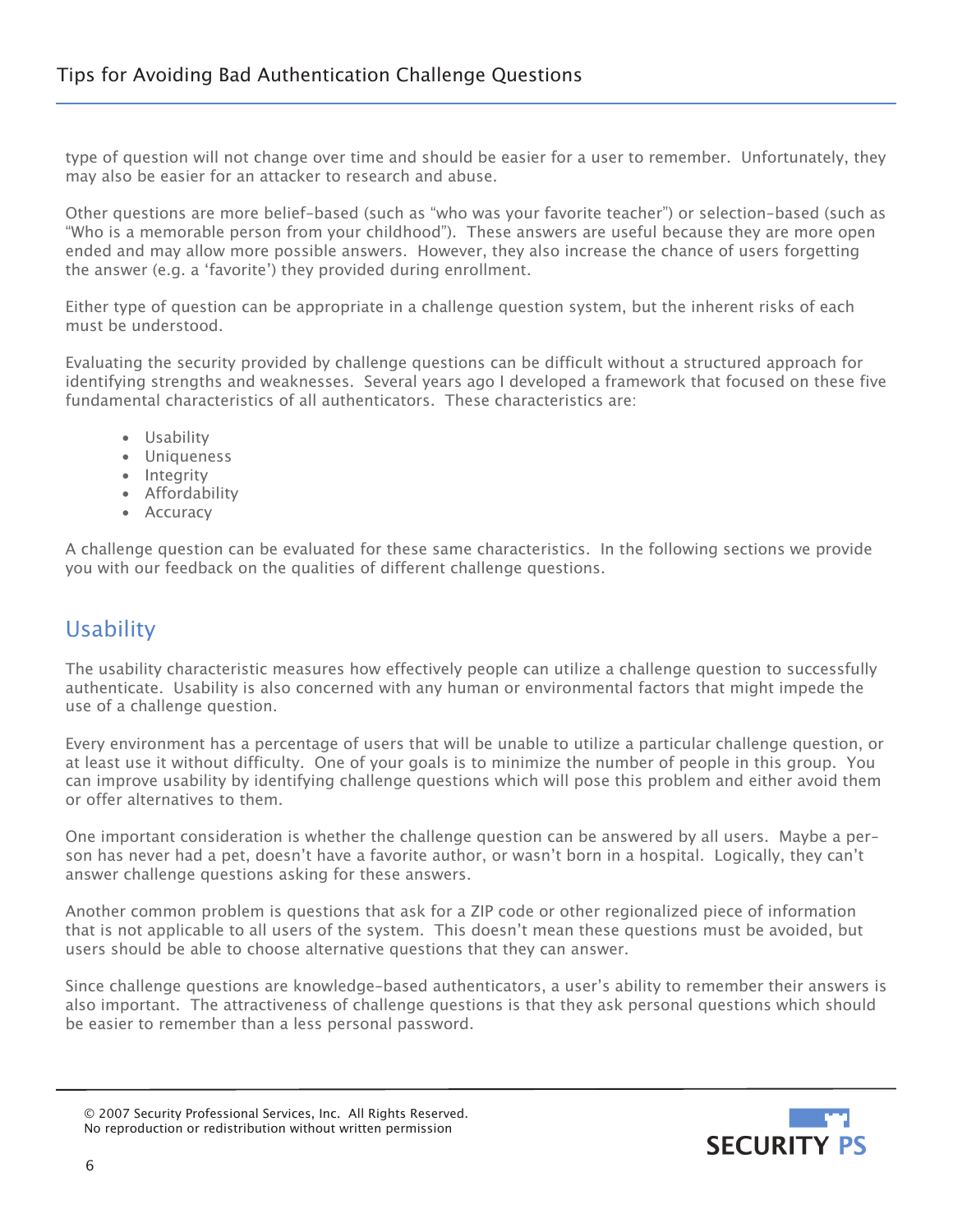You may notice that some challenge questions ask for childhood memories rather than recent ones. The theory behind this childhood focus is to improve usability. If the memory from years ago is still distinct enough to answer during account enrollment, a user may be more likely to remember it during subsequent authentications.

Another usability benefit of challenge questions is that users don't require much training prior to use since they have been answering questions their entire life. However, as we will discuss in the Integrity section, you still should educate users on how to avoid supplying answers that weaken the security of the system.

Finally, keep in mind potential privacy concerns about the information collected using challenge questions. Challenge questions, by their very nature, run a higher risk of raising privacy concerns because they are designed to ask for personal information.

Stay away from asking questions that are too personal (e.g. "what is your race") and you shouldn't have many objections. You can also avoid some user objections if you inform them about your organization's policy for protecting their answers to these questions.

### **Uniqueness**

The uniqueness characteristic examines the distinctness of proof used to confirm an identity. If an answer isn't unique then we lose faith that it provides any reliable authentication of the user's identity. An attacker may attempt to impersonate a legitimate user by predicting their answers.

Passwords also present a challenge to ensure adequate uniqueness. However, password controls can be implemented that require users to make better choices. Similar controls are difficult to implement for challenge questions. You can't tell a user to choose a different favorite author because "Grisham" is too popular. Accordingly, you must consider both the numbers of possible answers and likely answers when evaluating the uniqueness of challenge questions [5].

For example, the challenge question "what color are your eyes" offers very few possible answers because of the natural limitations of human eye color. The question "what is your favorite color" offers more possible answers, but still has only a small amount of likely answers. More users will answer with the most common, and therefore predictable, colors (e.g. blue, green, red).

Names also present a uniqueness challenge. Questions asking for any type of name (people, pets, streets, cars, sports teams) will have answers that tend to be more popular than others. Intelligent attackers will compile lists of the more likely answers and guess these first rather than attempting a more random, and time consuming, brute force approach.

Predictability of answers is an inherent weakness for any authenticator where users are asked to generate their own secrets. Organizations choosing to implement challenge questions will have to choose questions with both the greatest number of possible and likely answers, as well as manage the threat of guessing attacks with technical monitoring controls.



<sup>© 2007</sup> Security Professional Services, Inc. All Rights Reserved. No reproduction or redistribution without written permission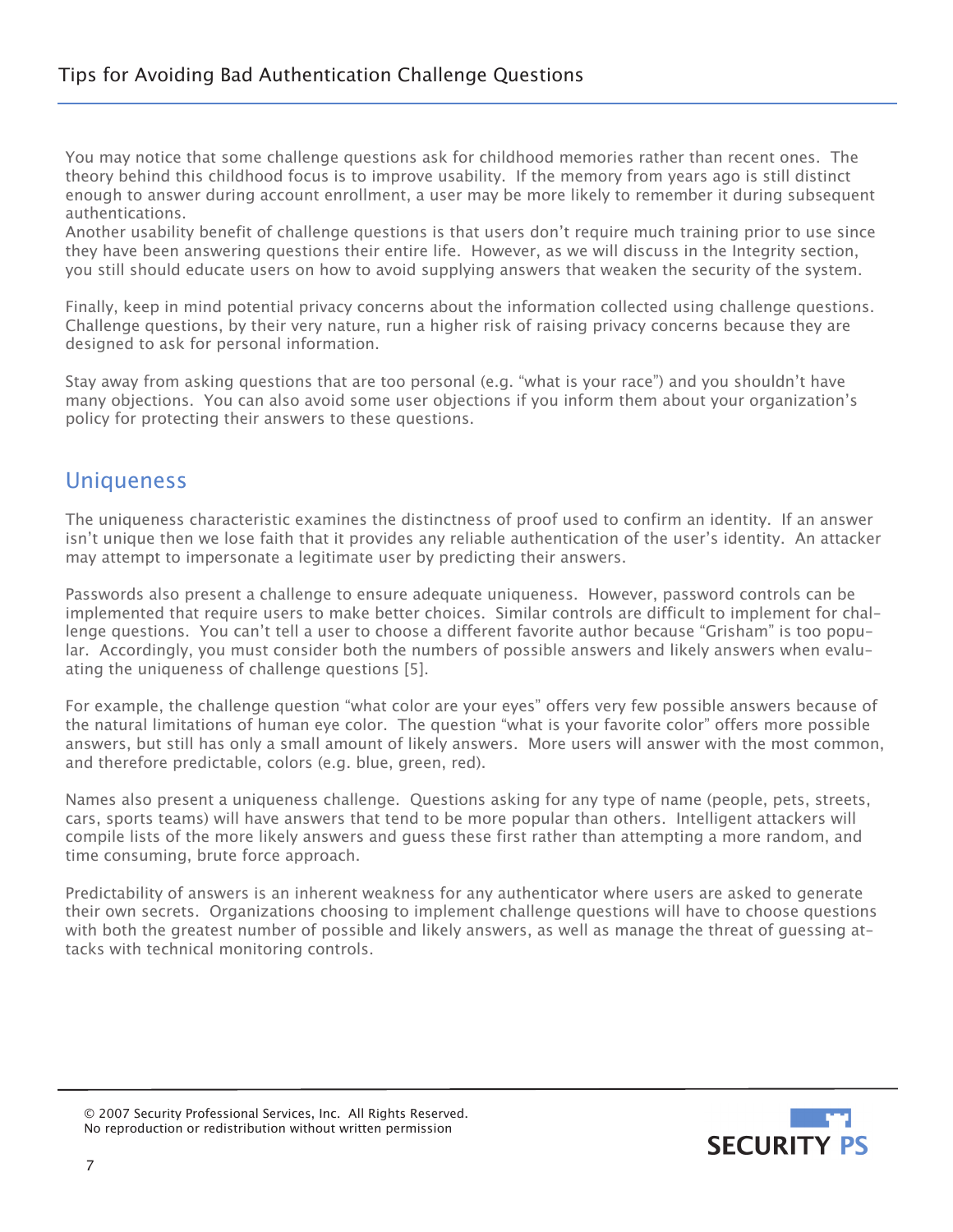### **Integrity**

The integrity characteristic serves as a measure of how well a challenge question resists attempts to impersonate a user's identity over time. Good integrity provides resistance to challenge question disclosure or duplication, thereby ensuring that answers are available only to the genuine user. This will rely, in part, on the user's commitment to keeping the challenge question answers a secret.

Use of challenge questions may pose a paradigm shift for some security professionals. Many of us discouraged users from creating a password using a family name, sports team, or other personal information due to the increased potential of an attacker guessing it. Now we ask users to authenticate (at least in part) using this very same information.

'Be sure to introduce challenge questions as a supplement to a good password, not as a replacement for it.'

These contradictory practices require organizations to emphasize the differences between passwords and challenge questions in security awareness material to avoid undermining the quality of passwords. Be sure to introduce challenge questions as a supplement to a good password, not as a replacement for it.

One aspect of authenticator integrity is whether a user can detect that their authenticator has been stolen. All knowledge-based authenticators suffer from the fact that they can be easily copied (if exposed) and subsequently used by an attacker. The user may never have any indication that their identity was stolen. This highlights the need for organizations to monitor application logs for unauthorized account use rather than waiting for a user complaint.

Challenge questions are especially susceptible to theft because they are not inherently secrets. They are simply questions that should be difficult to answer without personal knowledge of the user.

Unfortunately, these answers can be exposed in a number of different ways. A user may share the information with others before or after they have established it as an answer to a challenge question. A friend or family member of the user may share the personal information with others, unaware that it is being used for authentication.

Unless a user is constantly aware of the impacts of sharing their personal information they may unwittingly put challenge question answers at risk. We believe it is unreasonable to assume that most users would maintain this level of awareness. Therefore we should assume that a determined attacker will be able to overcome challenge question authentication.

The susceptibility of a challenge question to guessing attacks will increase when the attacker has personal familiarity with the user. Survey results from Javelin Strategy and Research showed that when a victim of identity theft could identify the person responsible for obtaining their personal information, 15% of the time it was friends, acquaintances, relatives, or in-home employees [6].

While identity theft isn't the only outcome of a compromised online identity, this statistic supports the idea that a portion of attacks against challenge questions will come from people familiar with the user.

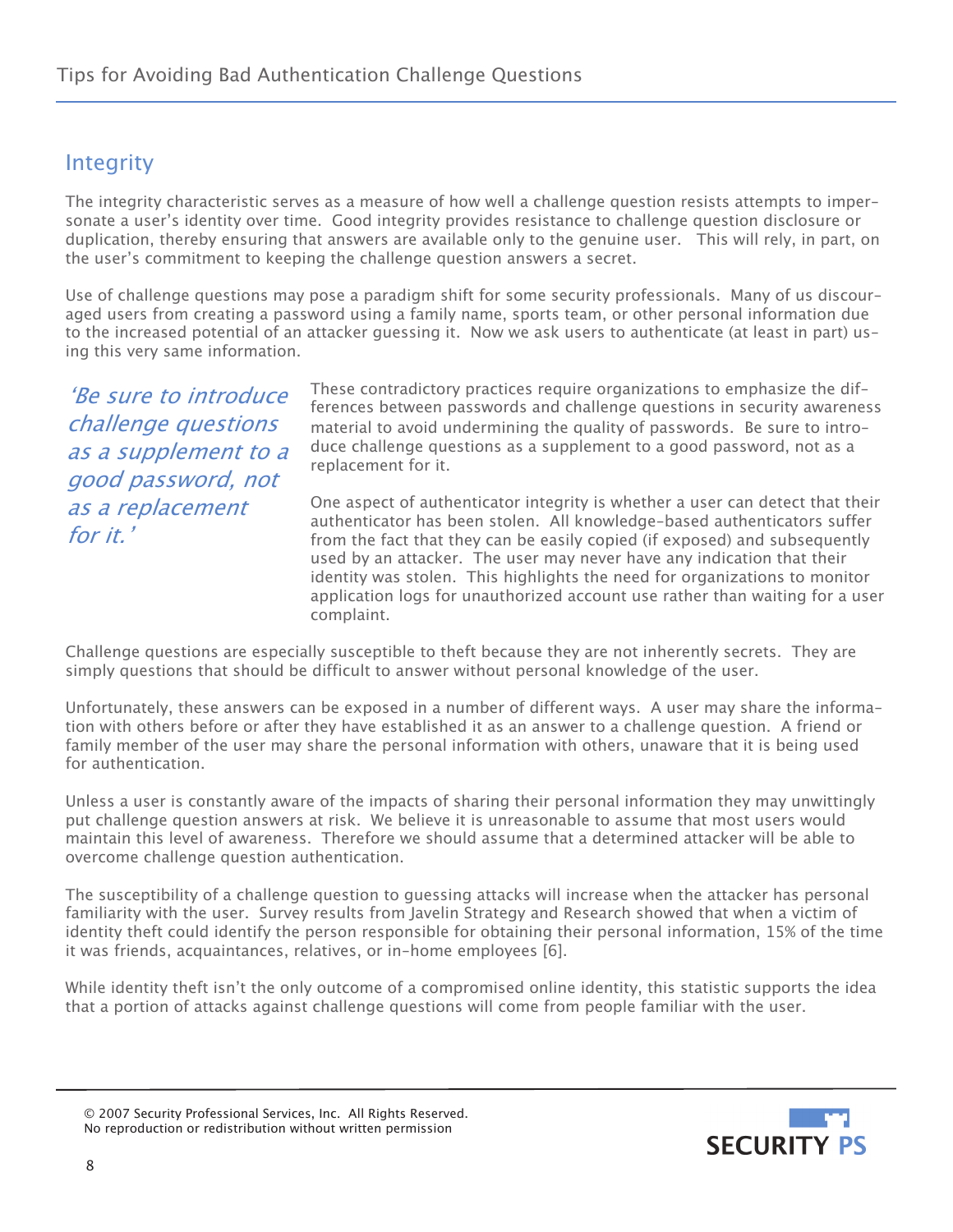In fact, in a 1996 study John Podd, Julie Bunnell, and Ron Henderson found that a worrying percentage of "significant others" (such as a parent, partner, or friend) could guess the answer to the user's challenge question within four tries or less [7]. For example, the user's favorite school teacher was guessed 15% of the time and their favorite actor was guessed 13% of the time. This was without allotting time for the significant other to surreptitiously pry the answers out of the user during normal conversations.

Fortunately, the majority of attackers will not know much about a user when they begin their attempt to gain unauthorized access to the user's account. In addition to online guessing attacks (refer back to the Uniqueness section), we expect two other attacks to be popular: man-in-the-middle attacks and question duplication attacks.

This type of man-in-the-middle attack involves the interception of data between the user's computer and the legitimate web server. Similar to a site spoofing attack, it requires a user to access an attacker's site while believing they are actually accessing a legitimate site. Attackers can redirect users to their malicious site using phishing, DNS poisoning, malicious proxy software, or other approaches. People may be deceived if the appearance and behavior of the attacker's site is similar enough to the legitimate site.



Steps in a man-in-the-middle attack against challenge question authentication

As users input their account credentials on the attacker's site, this web server creates a session with the legitimate site. Using this session it can present the user's account credentials, retrieve their specific challenge questions, and then display the questions on its own pages. The user answers the challenge question, allowing the attacker to record the answers for later use. They may even pass the user onto the legitimate site to avoid suspicion about the attack.

Variations of this attack have already been reported [8] [9].

A question duplication attack requires more time and patience on the part of an attacker. The attacker must create a site which independently attracts people to visit and create a user account. They may lure users by providing access to funny videos, free software, pornography, or other attractive content. During the account creation process the attacker's site asks users the same challenge questions used by one or more other sites targeted by the attacker. The attacker then uses the supplied username, password, and challenge questions answers during their attempts to impersonate users on the targeted sites.

We have observed criminals carry out similar attacks against passwords and it is likely that they will adopt this same tactic with challenge questions.

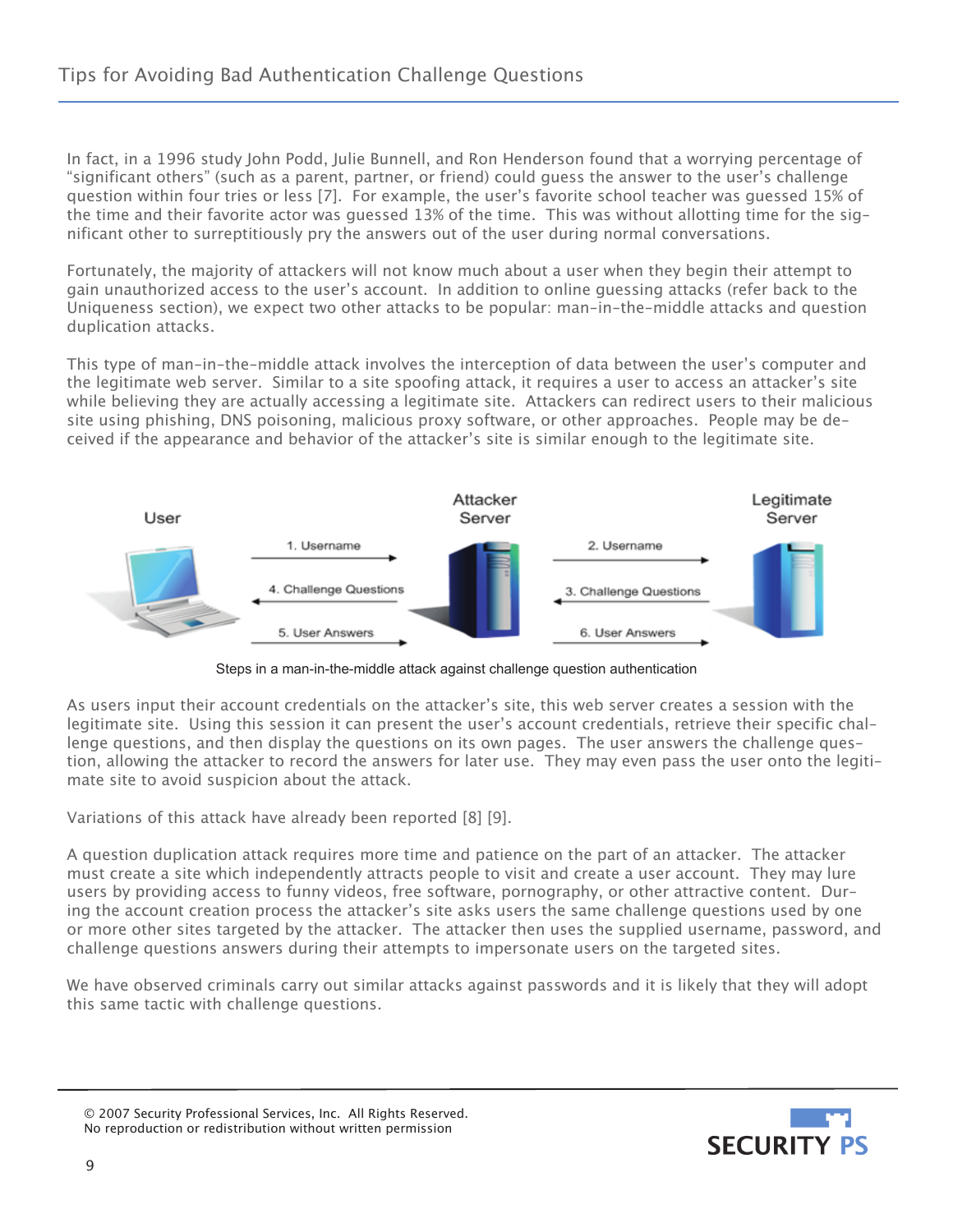A final integrity shortcoming of challenge questions is that once an answer is known by bad guys it shouldn't ever be trusted again. In other words, once their 'favorite pet's name' is known, it no longer serves as a good authenticator. If it is still used, the same attacker (or attackers with whom the information was shared) may be able to continue infiltrating the user's accounts.

Unless a user is aware that an attacker has knowledge of their challenge question answers they will probably continue to choose similar questions when enrolling for an account on other systems. Even with this awareness, some users will undoubtedly fail to connect the risk of using the same answers on different sites.

## Affordability

The affordability characteristic measures the cost to buy and maintain the challenge question. With challenge questions, the initial costs are limited. The typical expense is the money needed to develop or purchase the security software that handles challenge question enrollment, authentication, and management.

The low implementation cost of challenge questions is undoubtedly a big reason they have become so popular when compared to true multi-factor authentication alternatives.

However, challenge questions also incur customer support expenses any time a user has to contact an organization to deal with forgotten or compromised information. If you ask for challenge question answers that are difficult for people to remember, the solution's affordability will suffer.

'The low implementation cost of challenge questions is undoubtedly a big reason they have become so popular when compared to true multifactor authentication alternatives.'

## **Accuracy**

The accuracy characteristic measures the frequency of authentication mistakes that limit use by legitimate users. Accuracy of answers to challenge questions is an important factor in reducing the false rejection of legitimate users.

Figures from a basic study published by Lawrence O'Gorman, Amit Bagga, and Jon Bentley indicate that users forget the answer to a challenge question about 5% of the time when presented with multiple choice answers [10]. Notice that this data applies to multiple choice answers and not the free form answers we advocate using. We actually expect a higher percentage of forgotten answers when using free form answers.

In addition, accuracy should improve when users are allowed to select their challenge questions from a pool of 10 to 20 available questions. Presumably they will choose questions during enrollment with an answer they feel most likely to remember in the future.

Finally, consider that accuracy may suffer when you ask belief based challenge questions instead of fact based challenge questions. Beliefs or selections change over time. During enrollment a user's favorite

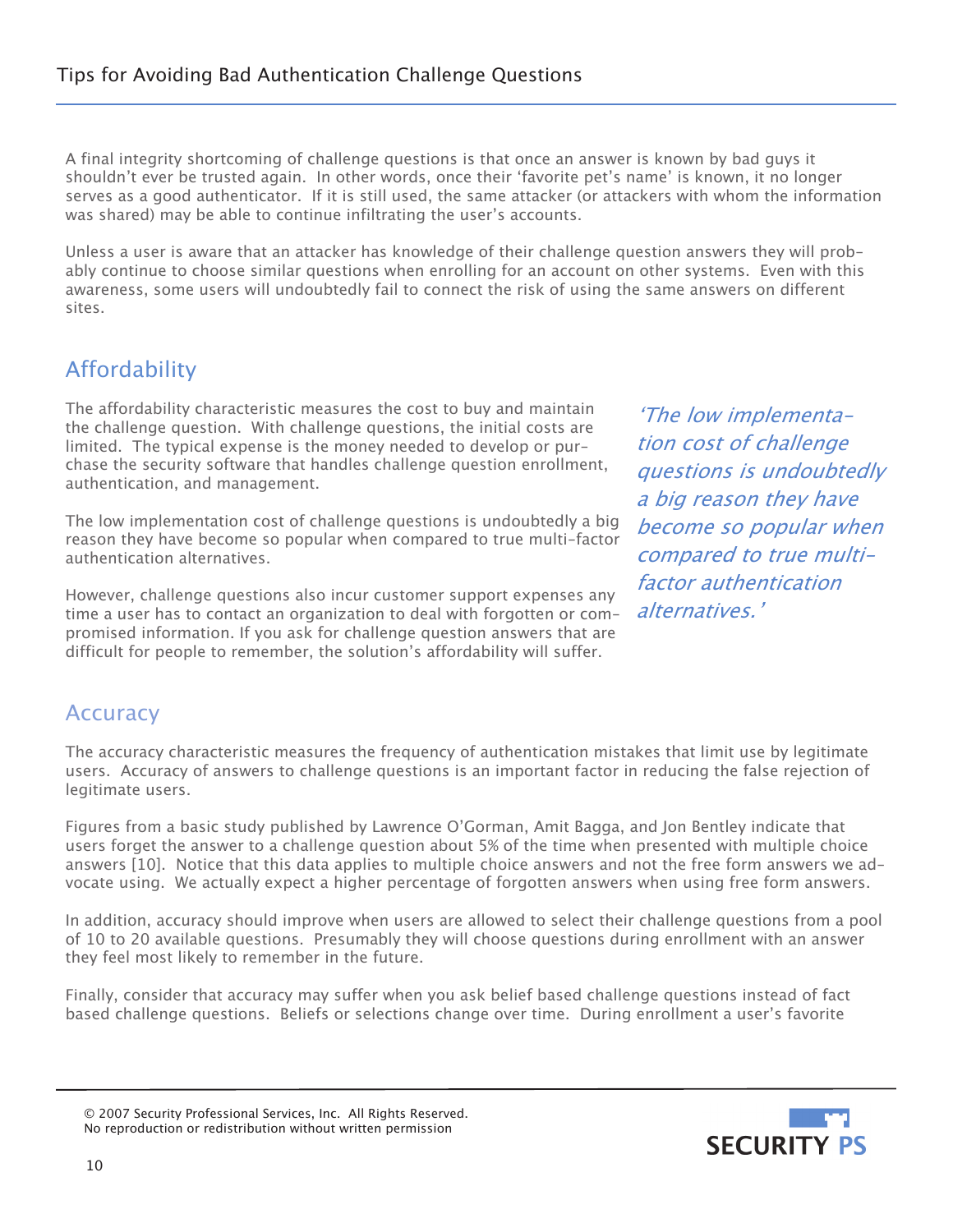movie may have been Borat, but several months later it may be Transformers. Users can face difficulty trying to remember how they answered a challenge question, especially if it has been some time since they were last prompted for an answer.

## Examples and Analysis of Challenge Questions

Now that we have examined the characteristics of challenge questions, we want to demonstrate how real challenge questions can be evaluated against these criteria.

The following questions were compiled from actual applications that implemented challenge question authentication. Common variations of the challenge question are included for comparison. These variations may offer a better or worse alternative, depending on the quality of the question.

We have also included feedback from our own evaluation of each challenge question. This feedback offers a general description of what we saw as the question's strengths and weaknesses. Your particular environment or user population may produce a different evaluation.

Finally, we assigned each challenge question a rating using the following labels to describe the overall authentication quality from worst to the best: Poor, Fair, Ok, Good, Excellent.

This rating system is intended to allow comparison of challenge questions against any other type of authenticator evaluated using our authenticator characteristics framework. Accordingly, even the best challenge question may not receive an "Excellent" rating since there are better alternative authenticators available.

Keep in mind that the integrity of challenge question answers will probably decrease with time as more personal data becomes publicly available. Expect attackers to continue improving their techniques to take advantage of new data. Due to this trend, ratings assigned to these same questions in five years time may be worse.

#### Question: What is your birth date?

Variations: What is your year of birth? Evaluation: Usability and uniqueness are fairly good. Uniqueness suffers if you ask only for the year of birth. Integrity is poor since it is so frequently disclosed either in person or through Internet sites. Affordability is fairly good. Accuracy problems may result if the user enters "Jan 1" during enrollment and later try to use "January 1" or "1/1/1970". Rating: Poor

#### Question: What is your social security number?

Variations: What are the last four digits of your social security number? Evaluation: Usable by most people residing in the U.S., but not by an international user population. Uniqueness is fairly good. Integrity is only fair since it is so frequently disclosed, and follows a partially predictable format. Affordability and accuracy are fairly good. Rating: Fair

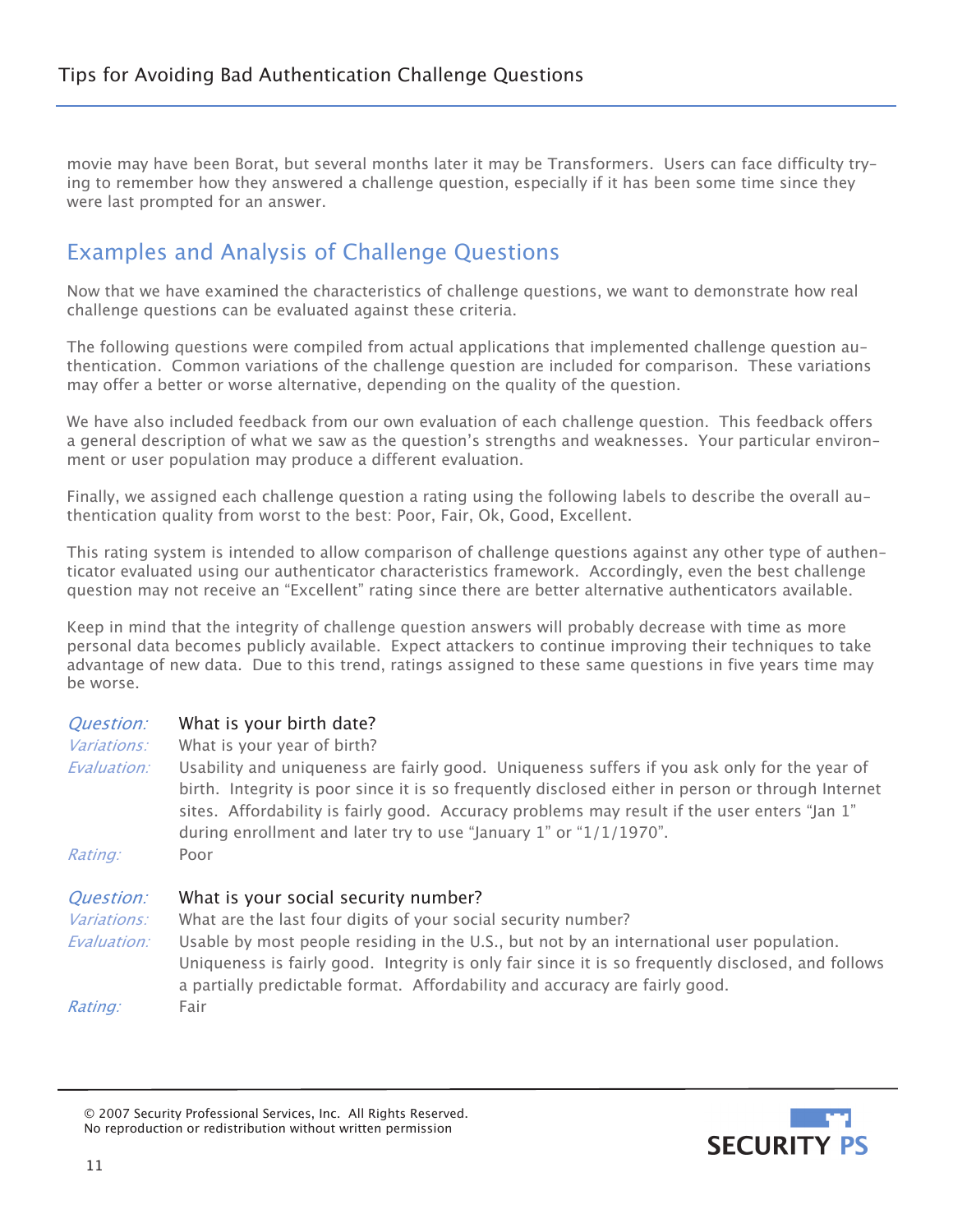| Question:<br>Variations:<br>Evaluation:            | What is your mother's maiden name?<br>What is your father's middle name? What is your spouse's middle name? What is your first<br>child's middle name? What is your youngest sibling's middle name?<br>Usability is fairly good. The variations of this question listed above are less usable for<br>people without a spouse, sibling, or children. Names can be unique, but the popularity of<br>some choices will increase predictability. Integrity problems arise when the user's surname<br>is the same as their mother's maiden name. Internet genealogy databases also supply infor-<br>mation that can decrease integrity. Affordability and accuracy are fairly good.                                              |
|----------------------------------------------------|-----------------------------------------------------------------------------------------------------------------------------------------------------------------------------------------------------------------------------------------------------------------------------------------------------------------------------------------------------------------------------------------------------------------------------------------------------------------------------------------------------------------------------------------------------------------------------------------------------------------------------------------------------------------------------------------------------------------------------|
| Rating:                                            | Fair                                                                                                                                                                                                                                                                                                                                                                                                                                                                                                                                                                                                                                                                                                                        |
| Question:<br>Variations:<br>Evaluation:            | What was the total on your most recent bill?<br>What was the account balance on your most recent statement?<br>Usability is okay, although it may require the user to have physical access to their most<br>recent statement. This will reduce usability when away from home. Uniqueness may<br>or may not be good, depending on the associated service. Charges for monthly cable<br>service may be less unique than the balances in users' bank accounts. Integrity is fairly good<br>as long as the user is instructed not to share the information. Affordability and accuracy<br>suffer because of the changing monthly answers that increase the likelihood of a wrong an-<br>swer and the need for customer support. |
| Rating:                                            | Fair                                                                                                                                                                                                                                                                                                                                                                                                                                                                                                                                                                                                                                                                                                                        |
| Question:<br>Variations:<br>Evaluation:<br>Rating: | What high school did you attend?<br>What middle school did you attend? What grade school did you attend? What was the name<br>of your high school mascot?<br>Usability tends to be good except for people who were home schooled or did not attend<br>high school. Names can be unique, but the popularity of some choices (e.g. Washington or<br>Kennedy) will increase the predictability of choices. Integrity tends to be poor since this in-<br>formation isn't considered a secret by most users, and Internet sites (such as<br>Classmates.com) make school history public. Affordability and accuracy are fairly good.<br>Fair                                                                                      |
|                                                    | Question: Where were you born?                                                                                                                                                                                                                                                                                                                                                                                                                                                                                                                                                                                                                                                                                              |
| <i>Variations:</i>                                 | In what city were you born? In what state were you born? Where did you live when you were<br>age 14?                                                                                                                                                                                                                                                                                                                                                                                                                                                                                                                                                                                                                        |
| Evaluation:                                        | Usability is fairly good. Uniqueness is good, but the popularity of some cities will increase<br>the predictability of choices. The limited number of states offers poor uniqueness for this<br>question variation. Integrity tends to be poor since this information isn't considered a secret<br>by most users, and Internet sites (such as MySpace.com or Facebook.com) may make this<br>information public. Some people also live in the same city their entire life. Affordability and<br>accuracy are fairly good.                                                                                                                                                                                                    |

<sup>© 2007</sup> Security Professional Services, Inc. All Rights Reserved. No reproduction or redistribution without written permission

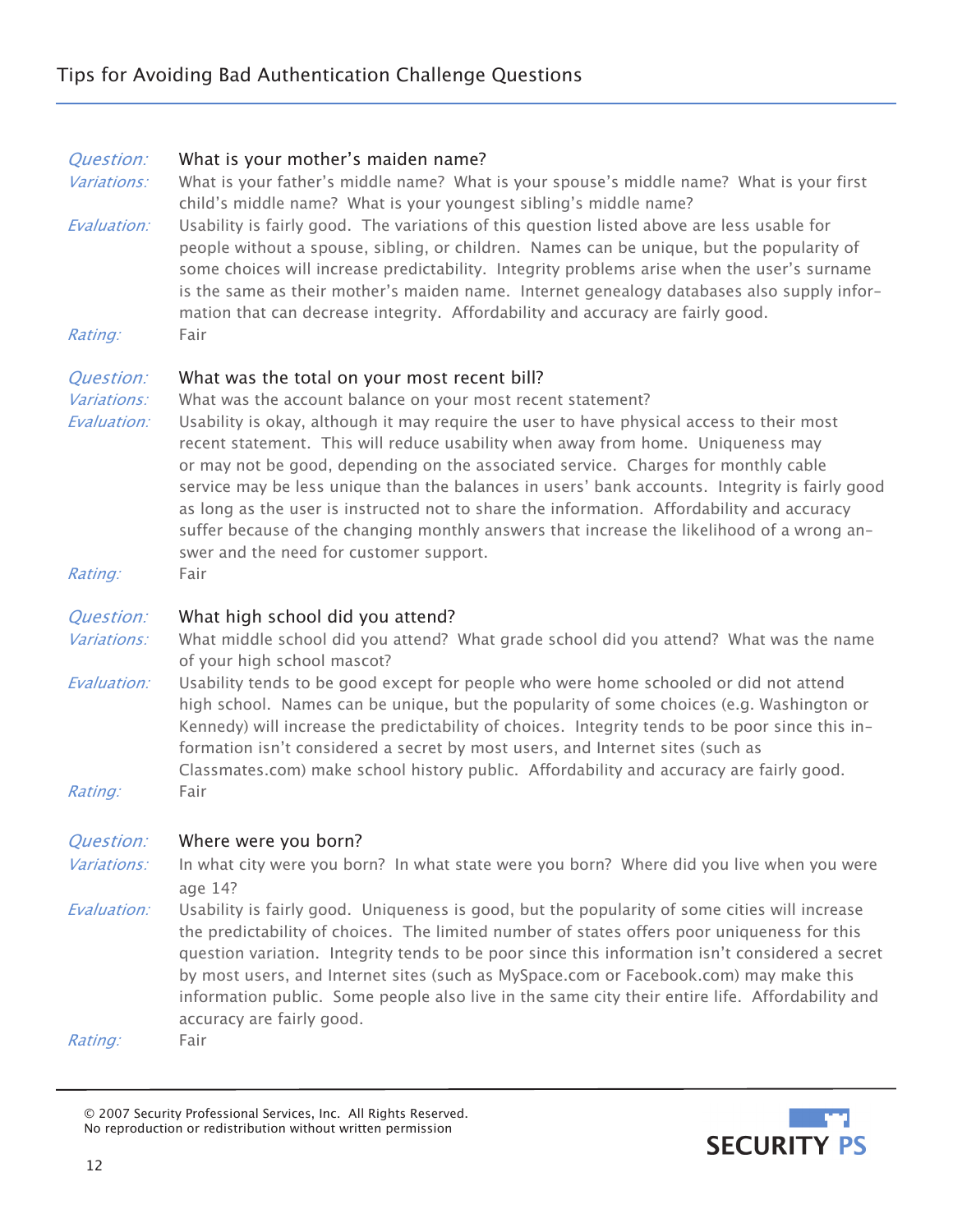| Question:<br>Variations:<br>Evaluation: | What is your favorite TV show?<br>Who is your favorite TV character? Who is your favorite TV actor?<br>Usability is good for most people, but excludes those who don't watch TV. Uniqueness is<br>okay, but the popularity of some shows will increase the predictability of choices. Integ-<br>rity can be poor since this information isn't considered a secret by most users, and Inter-<br>net sites (such as MySpace.com or Facebook.com) may make this information public. Afford<br>ability is fairly good. Accuracy may be affected over time if the user's favorites change. |
|-----------------------------------------|---------------------------------------------------------------------------------------------------------------------------------------------------------------------------------------------------------------------------------------------------------------------------------------------------------------------------------------------------------------------------------------------------------------------------------------------------------------------------------------------------------------------------------------------------------------------------------------|
| Rating:                                 | Fair                                                                                                                                                                                                                                                                                                                                                                                                                                                                                                                                                                                  |
| Question:<br>Variations:<br>Evaluation: | What is your favorite book?<br>Who is your favorite character in a book? Who is your favorite author?<br>Usability is good for most people, but excludes those who don't read books. Uniqueness<br>is okay, but the popularity of some books will increase the predictability of choices. Integ-<br>rity can be poor since this information isn't considered a secret by most users, and Internet<br>sites (such as MySpace.com or Amazon.com) may make this information public. Affordability                                                                                        |
| Rating:                                 | is fairly good. Accuracy may be affected over time if the user's favorites change.<br>Fair                                                                                                                                                                                                                                                                                                                                                                                                                                                                                            |
| Question:<br>Variations:                | What is your favorite animal?<br>What is your favorite type of mammal? What is your favorite type of fish? What is your favor-<br>ite type of bird?                                                                                                                                                                                                                                                                                                                                                                                                                                   |
| Evaluation:                             | Usability is good. Uniqueness is okay, but the popularity of some types of animals (e.g.<br>dogs, cats, dolphins) will increase the predictability of choices. Some of the question var-<br>iations further reduce uniqueness. Integrity can be poor since this information isn't consid-<br>ered a secret by most users. Affordability is fairly good. Accuracy may be affected over time<br>if the user's favorites change.                                                                                                                                                         |
| Rating:                                 | Fair                                                                                                                                                                                                                                                                                                                                                                                                                                                                                                                                                                                  |
| Question:                               | What is your pet's name?                                                                                                                                                                                                                                                                                                                                                                                                                                                                                                                                                              |
| Variations:                             | What is your favorite pet's name? What was the name of a childhood pet?                                                                                                                                                                                                                                                                                                                                                                                                                                                                                                               |
| Evaluation:                             | Usability is good. Uniqueness is okay, but the popularity of some pet names will increase the<br>predictability of choices. Some of the question variations further reduce uniqueness. Integ-<br>rity can be poor since this information isn't considered a secret by most users. Affordability<br>is fairly good. Accuracy may be affected over time if the user's pet, or favorite pet, changes.                                                                                                                                                                                    |

Rating: Fair



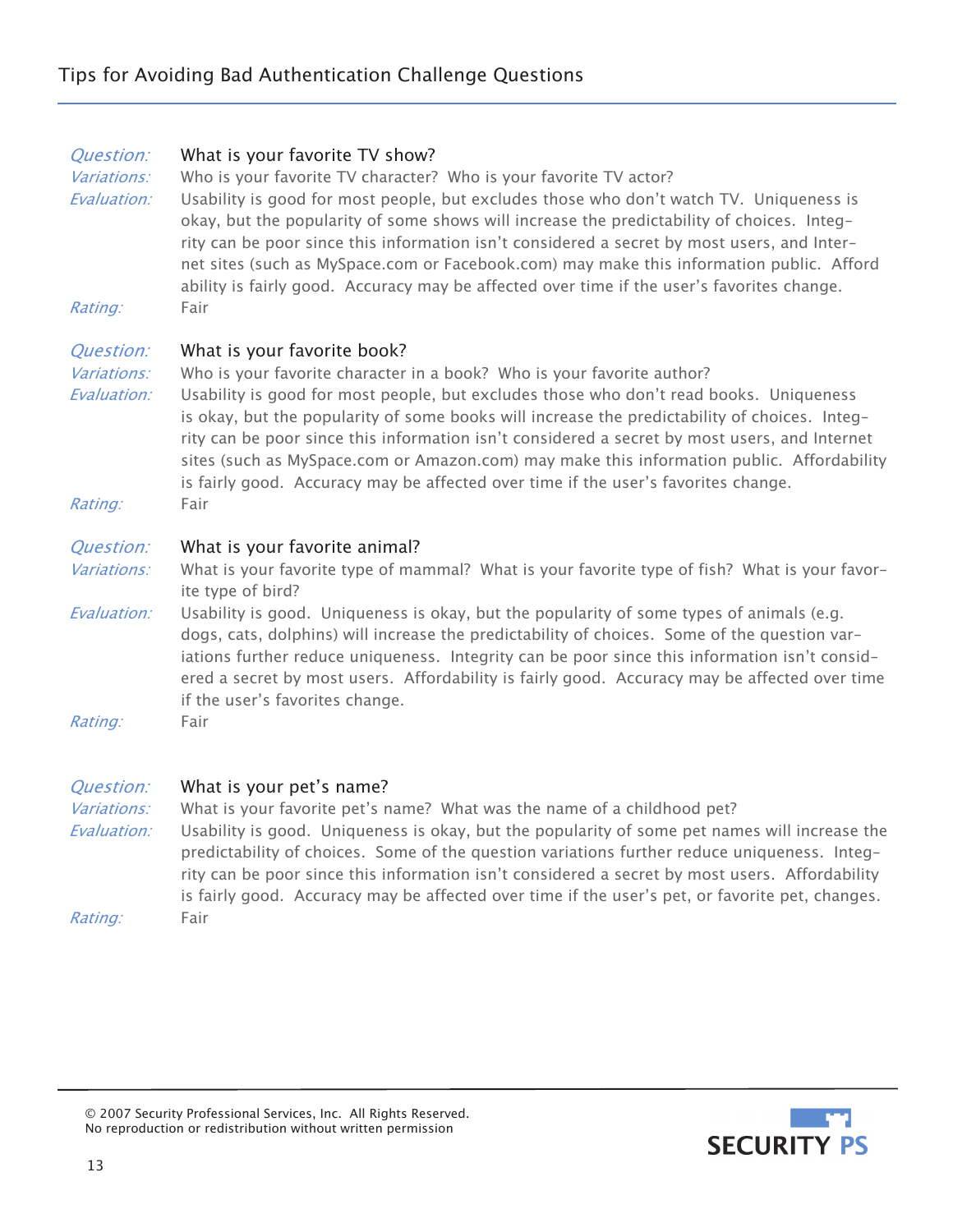| Question:          | Who is a memorable person from your childhood?                                                                                                                                                                                                                                                                                                                                                                                                |
|--------------------|-----------------------------------------------------------------------------------------------------------------------------------------------------------------------------------------------------------------------------------------------------------------------------------------------------------------------------------------------------------------------------------------------------------------------------------------------|
| <i>Variations:</i> | Who was your childhood hero? Who is a memorable person to you?                                                                                                                                                                                                                                                                                                                                                                                |
| Evaluation:        | Usability is fairly good. Uniqueness tends to be good except for cases where the user selects<br>a well known public figure (such as a president, athlete, or celebrity), which increases the<br>predictability of choices. Fairly good integrity except for cases where the user makes their<br>admiration for the person well known (again, usually in the case of an athlete or celebrity).<br>Affordability and accuracy are fairly good. |
| Rating:            | Οk                                                                                                                                                                                                                                                                                                                                                                                                                                            |

## Conclusion

Implementing challenge question authentication requires careful analysis of both the user population and the question being considered. With proper planning, an organization can decrease the risk of attacks against challenge question authentication and, in turn, the identities of their users. Our authenticator characteristics evaluation framework can provide security professionals with a structured approach for conducting this analysis and avoiding bad challenge questions.

As you can observe from our ratings of the sample challenge questions, Security PS believes that it is difficult for individual challenge questions along to provide adequate authentication of users. Challenge questions can be attractive based on their usability and affordability, but these advantages can't eliminate the shortcomings of other characteristics. We believe that most challenge questions are deserving of only a "fair" overall rating, with "ok" at best. While requiring users to answer multiple challenge questions during the authentication process can improve overall security, some residual risk will remain.

We hope organizations recognize that challenge questions do not adequately address the authentication needs of every application. Alternatives like one-time passwords, private keys and certificates, biometrics, or even other knowledge-based authenticators may better combat threats against high value online services. While low cost authentication solutions are tempting, customer account security and trust are better preserved by implementing the right authentication solution for your specific application.

----

For assistance in properly implementing challenge question authentication or assessing alternatives, contact the author of this white paper at bmarshall@securityps.com or 913-888-2111. Visit the Security PS blog (blog.securityps.com) to read or share comments about this white paper.